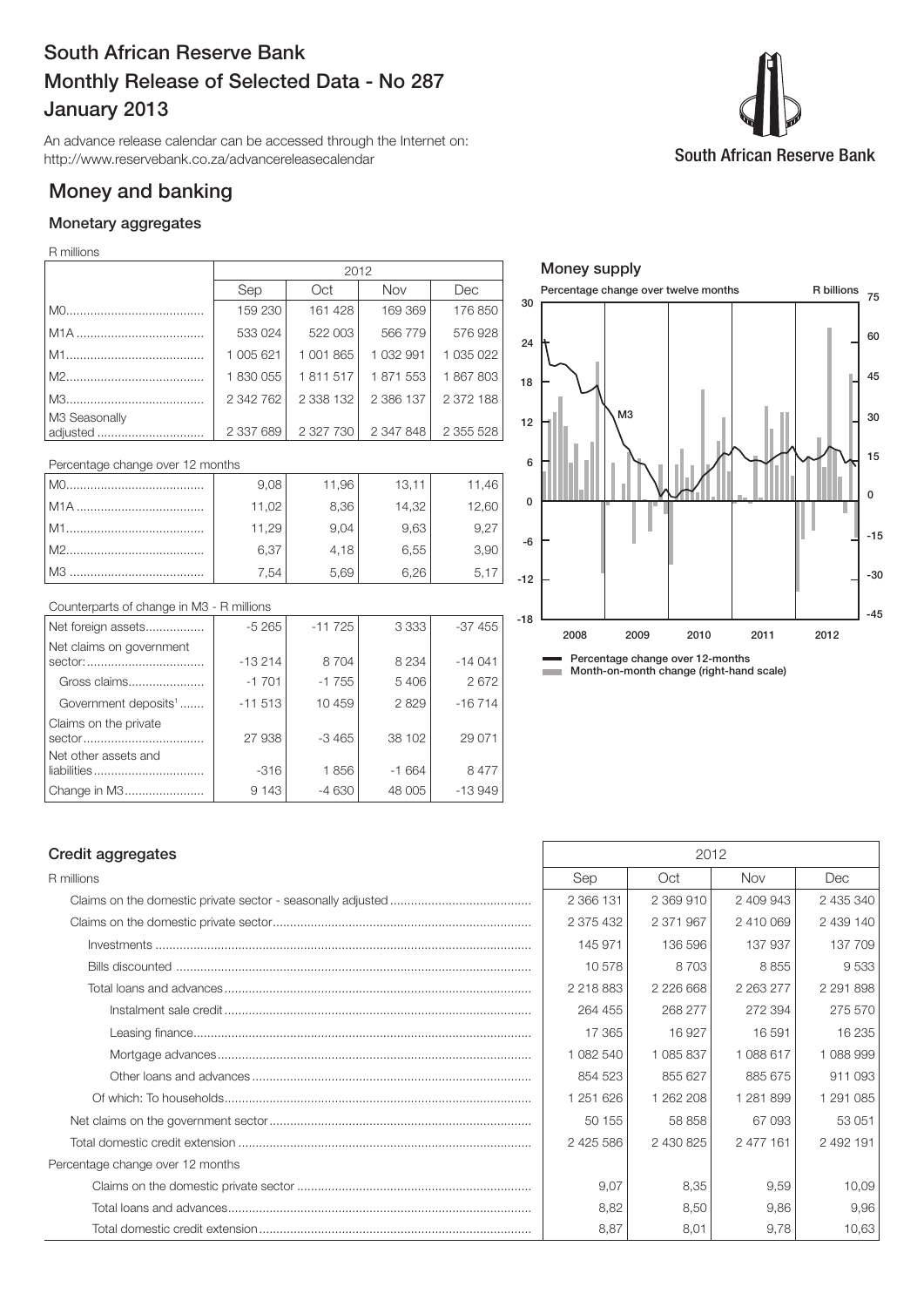# Money and banking (continued) 2012

| Banks and mutual banks (R millions) | Sep       | Oct           | <b>Nov</b>  | Dec           |
|-------------------------------------|-----------|---------------|-------------|---------------|
|                                     | 2 475 838 | 2 455 832     | 2 501 541   | 2 502 162     |
|                                     | 93 504    | 90 909        | 97 313      | 96 177        |
|                                     | 2 569 341 | 2546741       | 2 598 854   | 2 598 339     |
|                                     | 102 413   | 110 427       | 116 545     | 103 176       |
|                                     | 2958510   | 2958568       | 3 040 408   | 3 0 21 7 5 8  |
|                                     | 268 396   | 268 687       | 275 007     | 284 830       |
|                                     | 61 582    | 63 119        | 62 674      | 61 188        |
|                                     | 141869    | 143 048       | 146 253     | 148 546       |
|                                     | $\Omega$  |               | $\Omega$    | $\Omega$      |
|                                     | 12 892    | 11 059        | 11 576      | 12 3 69       |
|                                     | 2 190 747 | 2 198 151     | 2 2 3 9 1 5 | 2 2 6 1 8 2 0 |
|                                     | 2 665 760 | 2 668 299     | 2 748 422   | 2 726 951     |
|                                     | 58 411    | 57998         | 59 201      | 60 753        |
|                                     | 115 100   | 115 408       | 116830      | 116 438       |
|                                     | 727 107   | 730 002       | 731 301     | 713 620       |
|                                     | $\Omega$  | $\Omega$      | $\Omega$    | $\Omega$      |
|                                     | 3 584 367 | 3 5 9 3 1 7 5 | 3 686 108   | 3 649 195     |
| <b>Banks (R millions)</b>           |           |               |             |               |
|                                     | 154 415   | 155 101       | 157 470     |               |
|                                     | 303 148   | 308 533       | 308 699     |               |
|                                     | 14 7 5 3  | 16 489        | 17699       | 20 5 27       |
| Land Bank (R millions)              |           |               |             |               |
|                                     | 14 8 84   | 14 3 20       | 15 050      | 16 136        |
|                                     | 24 7 7 3  | 25 103        | 25 932      | 26 843        |
|                                     |           |               |             |               |

| International economic data                                                                   | 2012      |           |            |           |
|-----------------------------------------------------------------------------------------------|-----------|-----------|------------|-----------|
| Changes in gold and other foreign reserves (R millions)                                       | Sep       | Oct       | <b>Nov</b> | Dec       |
|                                                                                               | 2 9 0 9   | 16 191    | 8528       | $-17165$  |
|                                                                                               |           |           |            | 12        |
|                                                                                               | 1756      | $-855$    | 1 0 5 9    | 145       |
| Gross reserves of the SA Reserve Bank and open position in foreign<br>currency (US\$m)        |           |           |            |           |
|                                                                                               | 50 979    | 50 678    | 50813      | 50 735    |
|                                                                                               | 48748     | 48 626    | 48 431     | 47948     |
| Net average daily turnover on the SA Foreign-exchange market (US\$m)                          |           |           |            |           |
|                                                                                               | 3852      | 3 7 7 1   | 3515       | 2634      |
|                                                                                               | 1 30 6    | 1 1 5 3   | 1 1 3 4    | 1 2 7 6   |
|                                                                                               | 11 880    | 10 408    | 9566       | 10 049    |
|                                                                                               | 4710      | 4838      | 4 0 6 3    | 3661      |
|                                                                                               | 21 748    | 20 169    | 18 278     | 17621     |
| Exchange rates (averages)                                                                     |           |           |            |           |
| Effective exchange rate against the most important currencies (Index: 2000=100) <sup>16</sup> | 65.68     | 62,65     | 62,03      | 62,73     |
| Real effective exchange rate against the most important currencies                            |           |           |            |           |
|                                                                                               | 103,09    | 98.81     | 98,51      |           |
|                                                                                               | 8,2784    | 8,6444    | 8,7944     | 8,6385    |
|                                                                                               | 13,3291   | 13,8997   | 14,0445    | 13,9409   |
|                                                                                               | 10,6392   | 11,2132   | 11,2860    | 11,3256   |
|                                                                                               | 0,1059    | 0.1095    | 0.1087     | 0.1034    |
| Average daily fixing price of gold per fine ounce                                             |           |           |            |           |
|                                                                                               | 14 424,75 | 15 103,51 | 15 184,07  | 14 552,95 |
|                                                                                               | 1 743,19  | 1746,68   | 1 722,74   | 1 686,14  |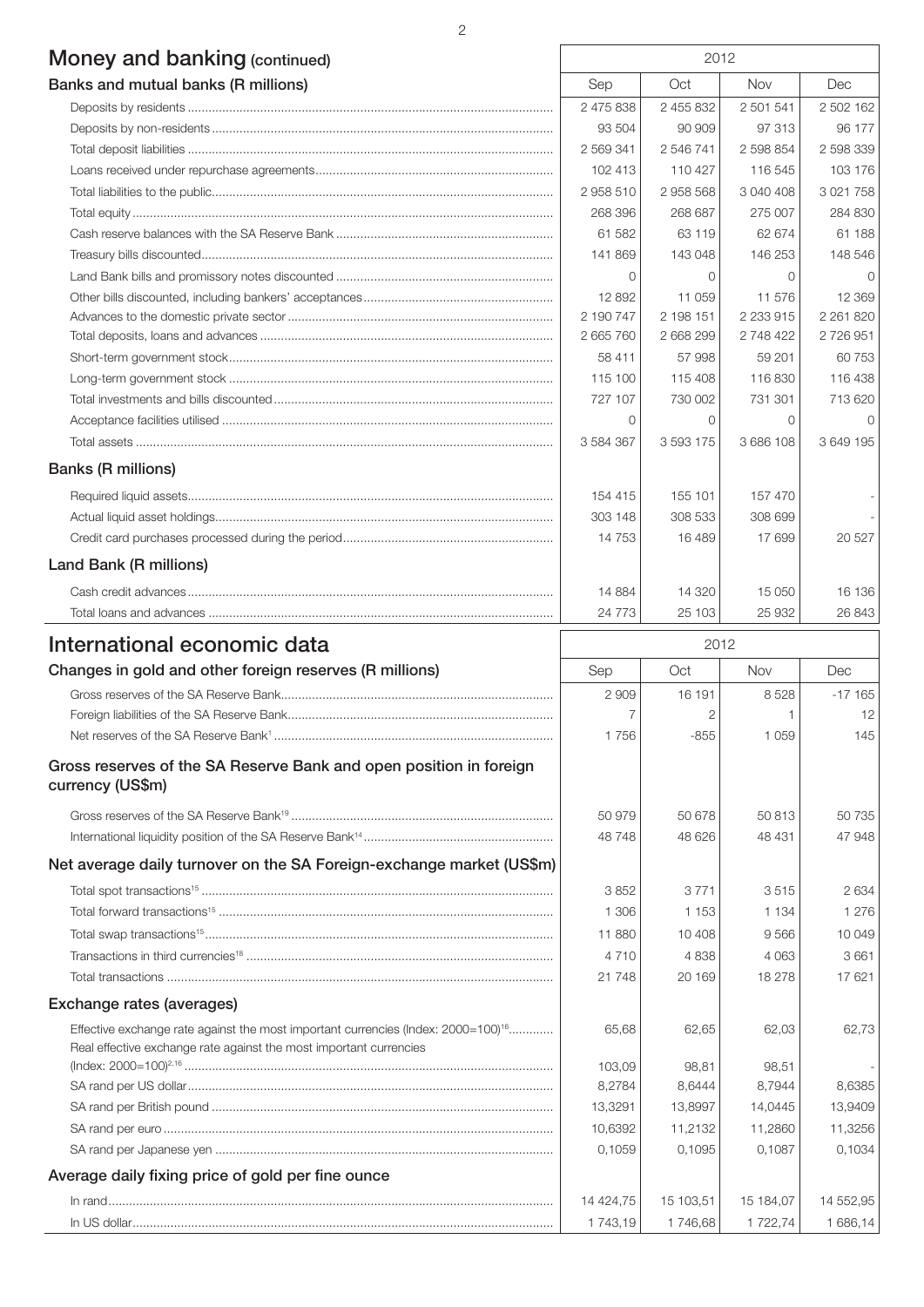| Capital market                                           | 2012       |               |            |            |
|----------------------------------------------------------|------------|---------------|------------|------------|
| Share market <sup>3</sup>                                | Sep        | Oct           | <b>Nov</b> | Dec        |
|                                                          | 328 946    | 299 761       | 296 097    | 234 905    |
|                                                          | 5 4 0 7    | 5 2 7 3       | 5 3 5 4    | 3819       |
|                                                          | 207        | 211           | 216        | 223        |
|                                                          | 2,8        | 2,8           | 2,7        | 2.7        |
| Non-resident transactions <sup>3</sup> (R millions)      |            |               |            |            |
|                                                          | $-1509$    | $-6192$       | 1960       | 5 2 9 0    |
|                                                          | 8987       | 3 0 9 0       | 4 1 1 0    | 3 3 6 1    |
|                                                          | 7478       | $-3103$       | 6070       | 8651       |
| <b>Fixed-interest securities market</b>                  |            |               |            |            |
|                                                          | 16 243     | 14 614        | 16 954     |            |
|                                                          | 1 906 304  | 2 3 2 0 9 5 5 | 1933349    | 1 082 207  |
|                                                          | 2 160 451  | 2 582 866     | 2 152 251  | 1 201 642  |
|                                                          | 32 504     | 43 444        | 31839      | 21 997     |
|                                                          | 7,4        | 7.7           | 7,6        | 7,4        |
| Equity derivative market - futures <sup>3</sup>          |            |               |            |            |
|                                                          | 177 178    | 177 391       | 191 545    | 124 776    |
|                                                          | 15 542 959 | 4 376 636     | 4896614    | 18 171 210 |
|                                                          | 562 968    | 245 084       | 273 301    | 596 589    |
|                                                          | 10 047 396 | 9 885 657     | 10 630 238 | 9886614    |
| National government finance                              | 2012       |               |            |            |
| Statement of national revenue, expenditure and borrowing | Sep        | Oct           | <b>Nov</b> | Dec        |
|                                                          | 70 857     | 46 595        | 53 096     | 102 063    |
|                                                          | 73693      | 75 168        | 87 005     | 82 714     |
|                                                          | $-2836$    | $-28573$      | $-33909$   | 19 349     |

|                                                            | 73 693    | 75 168   | 87005     | 82 714    |
|------------------------------------------------------------|-----------|----------|-----------|-----------|
|                                                            | $-2836$   | $-28573$ | $-33.909$ | 19 349    |
|                                                            | $-590$    | $-209$   | -83       | $\Omega$  |
|                                                            | -5        | $-221$   | -63       | $-37$     |
|                                                            | 29        | 233      | 155       | 75        |
|                                                            | $-3403$   | $-28769$ | $-33.900$ | 19387     |
| National government financing of net borrowing requirement |           |          |           |           |
|                                                            | $-91$     | 4619     | 6751      | 4 3 3 9   |
|                                                            | 14 681    | 15 4 21  | 16 110    | 7 7 0 5   |
|                                                            | -6        | $-937$   | $-158$    | $-48$     |
|                                                            | $-223$    | $-237$   | $-475$    | $-70$     |
|                                                            | $-10.958$ | 9903     | 11 672    | $-31313$  |
|                                                            | 3 4 0 3   | 28 769   | 33 900    | $-19.387$ |

| <b>Economic indicators</b> (seasonally adjusted) | 2012  |       |            |       |
|--------------------------------------------------|-------|-------|------------|-------|
| <b>Sales</b>                                     | Sep   | Oct   | <b>Nov</b> | Dec.  |
|                                                  | 123.0 | 124.2 | 127,3      |       |
|                                                  | 170.3 | 173.1 | 173.2      |       |
|                                                  | 113.9 | 111.8 | 112.8      |       |
|                                                  | 106,6 | 110.4 | 107.6      | 107,2 |
|                                                  | 93.5  | 93.5  | 96.3       | 89.1  |
| Volume of production <sup>10</sup>               |       |       |            |       |
|                                                  | 84.2  | 49.7  | 64.7       |       |
|                                                  | 96.1  | 92,5  | 101.7      |       |
|                                                  | 104.7 | 105.3 | 108.6      |       |
| Composite business cycle indicators              |       |       |            |       |
|                                                  | 129,6 | 130.4 | 131.5      |       |
|                                                  | 162.8 | 161.5 |            |       |
|                                                  | 106,3 | 104.4 |            |       |

1 Increase -, decrease +.<br>2 Preliminary figures.

2 Preliminary figures. 3 Source: JSE Limited.

4 Net cash receipts after repayment of redemptions. Internal funds excluded.<br>5 Monthly average.

5 Monthly average. 6 Actual number as at the last business day of the particular month. 7 Seasonally adjusted at an annual rate.

8 Deficit -, surplus +.<br>9 Excluding discount

9 Excluding discount. 10 Source: Statistics South Africa. 11 Source: National Association of Automobile Manufacturers of SA.

12 Valuation adjustments transaction measures the relevant flow, after allowing for price changes due to exchange rate and gold.

13 Measures the relevant transaction flow after allowing for valuation adjustments due to exchange and gold price changes. 14 Up to end February 2004 referred to as the "Net open position in foreign currency of the Reserve Bank".

15 Transactions against the Rand.<br>16 The weighted-average exchange rate of the rand is calculated against fifteen currencies. The<br>weights of the five major currencies are in brackets: Euro (34,82), US dollar (14,88), Chine

17 Cost -, profit +. 18 Transactions in third currencies refers to transactions between any two currencies other than the

South African rand. 19 The gold reserves are valued at market price taken at 14:30 on each valuation date. 20 From May 2004 including RSA Government Retail Savings Bond. Including short-term loans from the CPD.